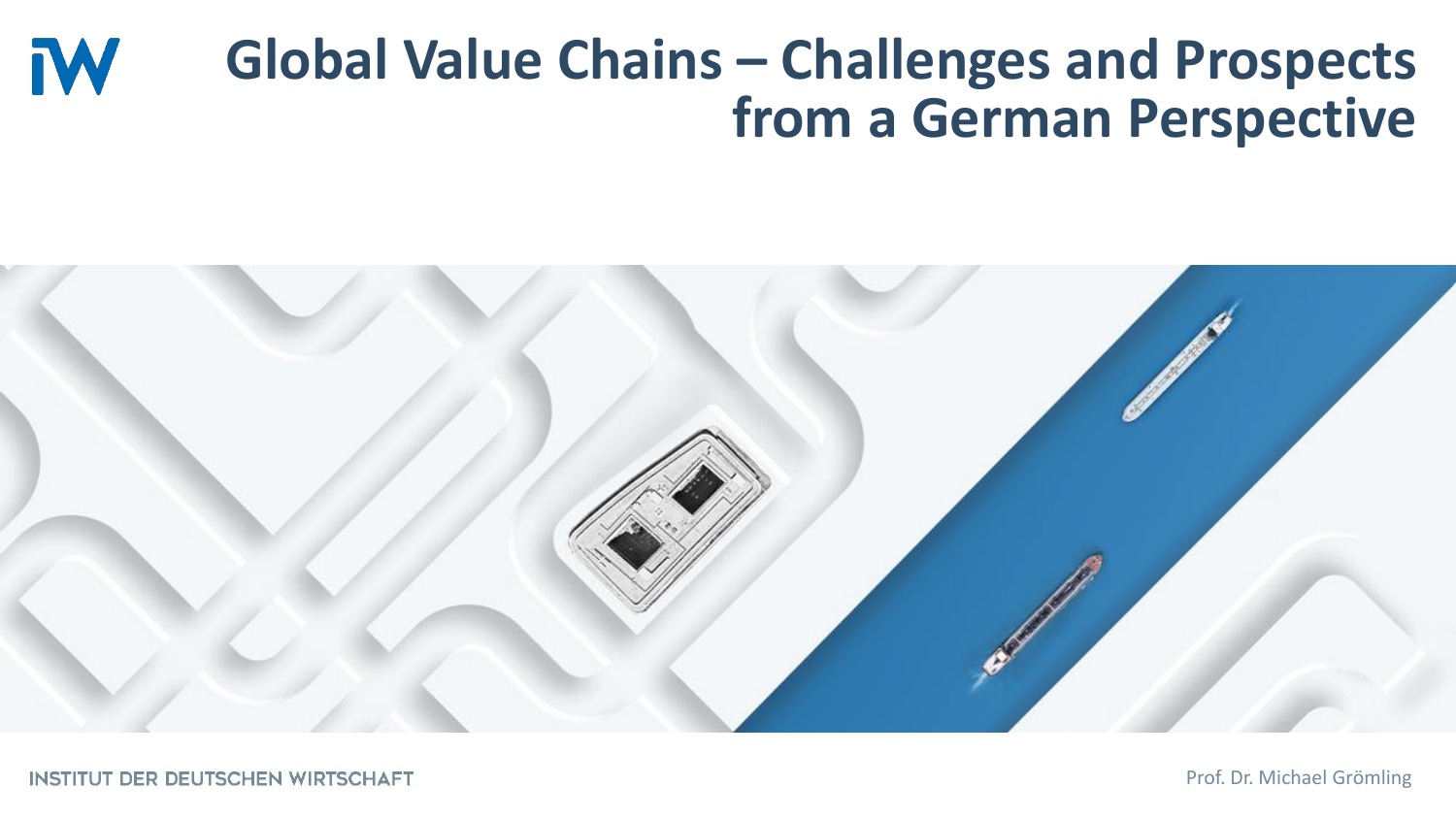#### Manufacturing shares in an international comparison

Manufacturing value added as a percentage of total economy



Sources: OECD; Institut der deutschen Wirtschaft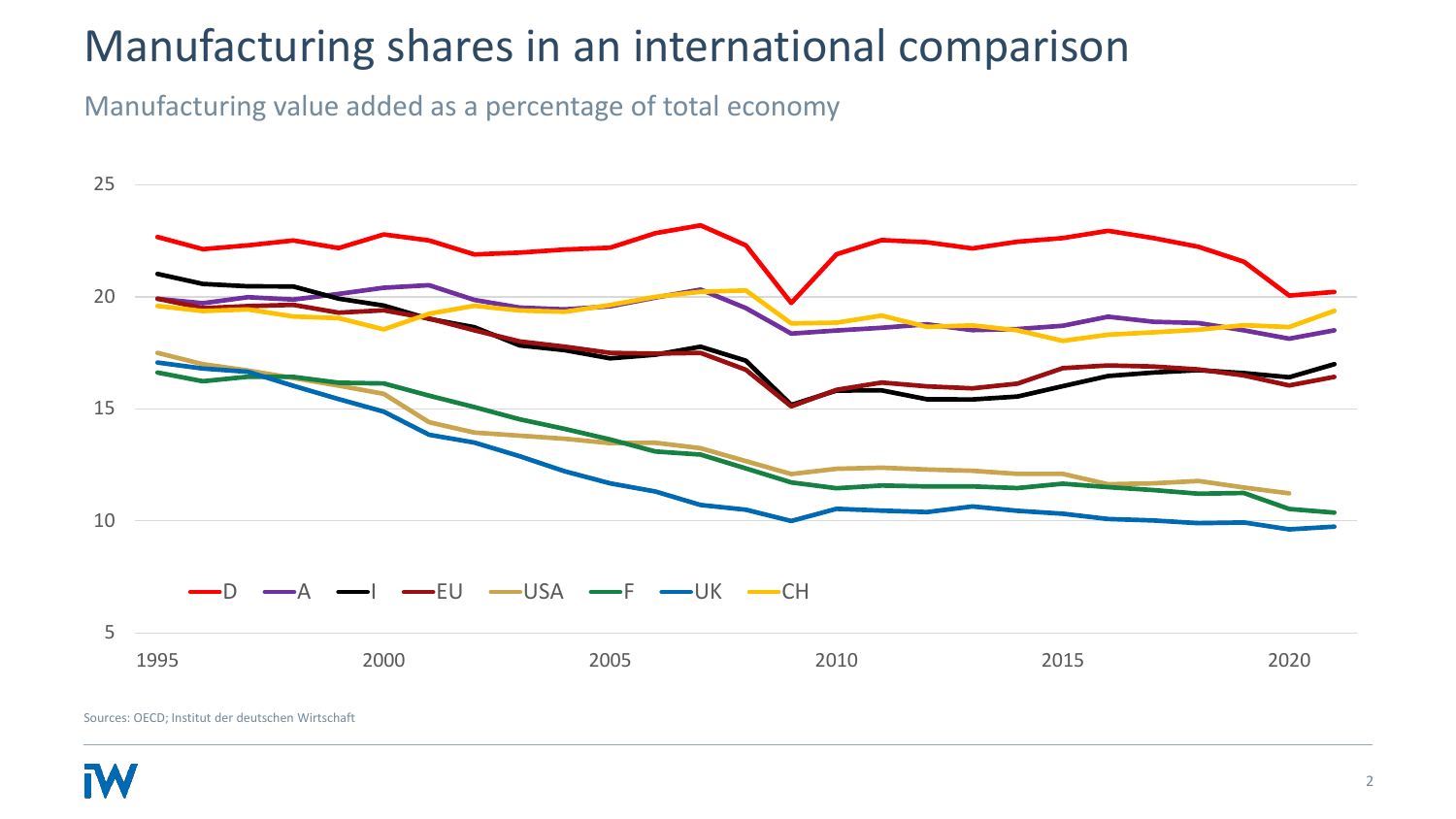#### Production of investment goods in an international comparison

Production of investment goods as a percentage of total economy



Investment goods: Basic metals, metal products, machinery and equipment, transport equipment. Sources: Statistisches Bundesamt; OECD; Institut der deutschen Wirtschaft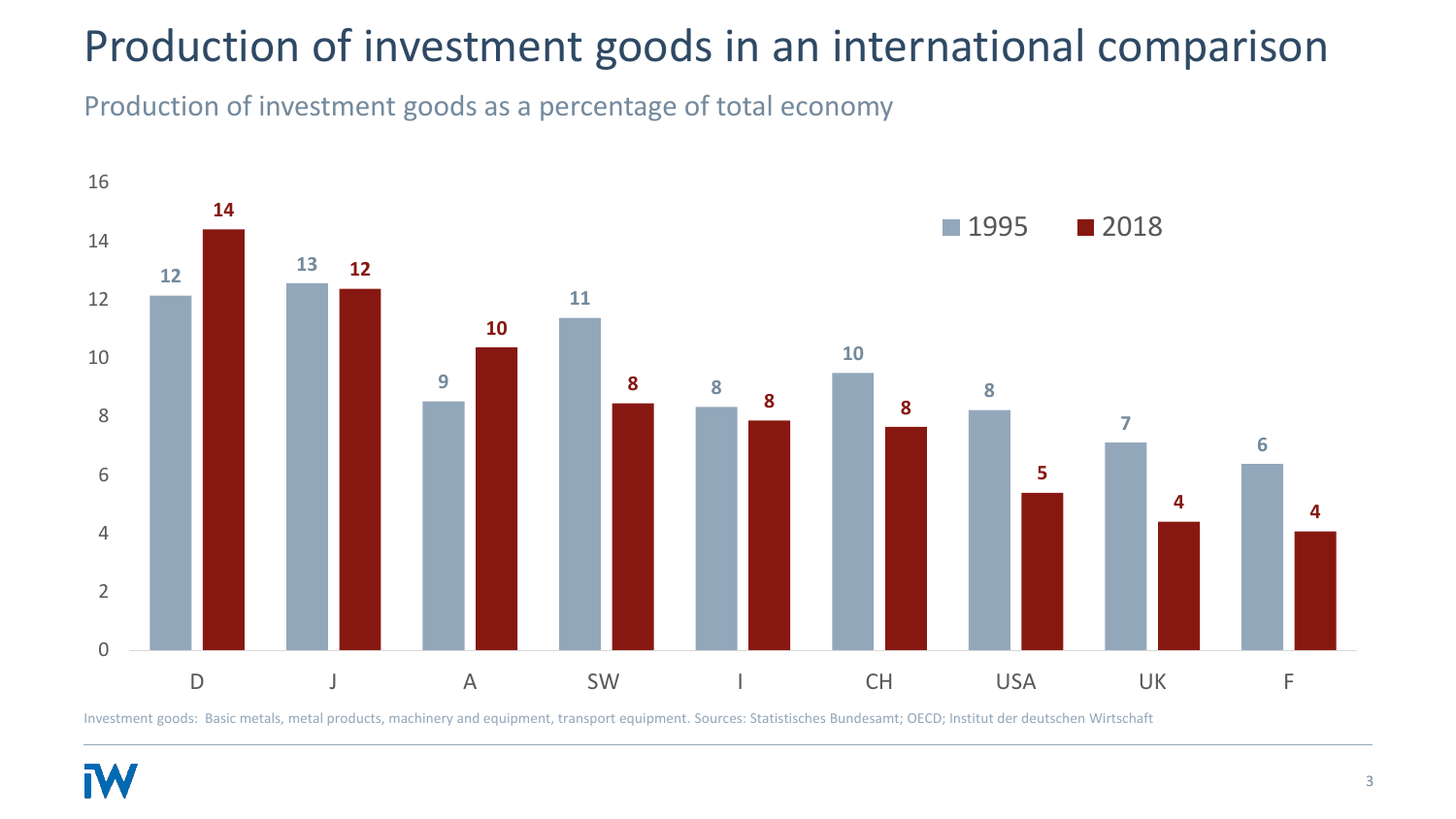# Structure of manufacturing production in Germany

Share of domestic and foreign intermediates and of own value added as a percentage of production



Sources: Statistisches Bundesamt; eigene Berechnungen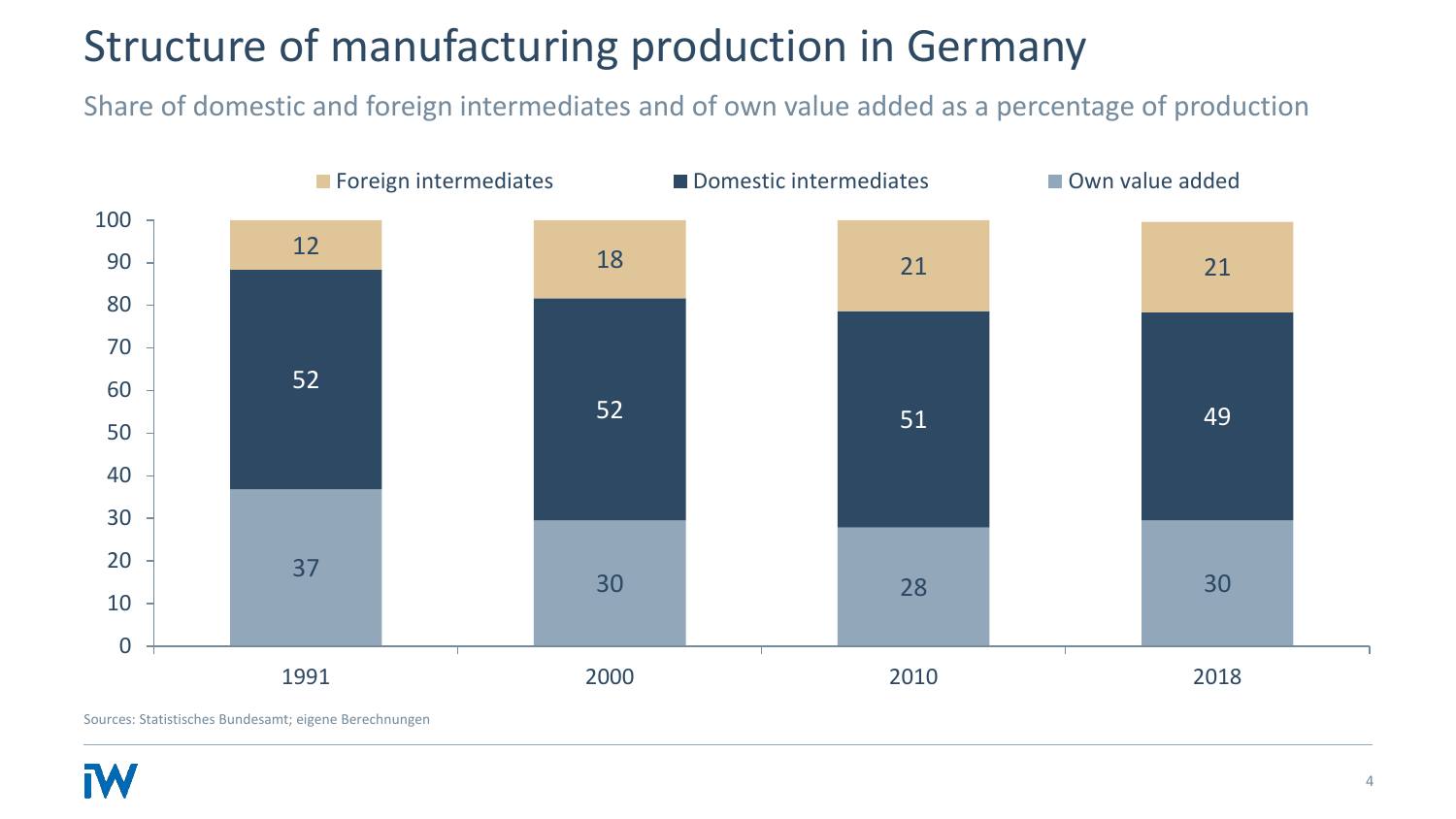# Production structure of German manufacturing branches

Share of domestic and foreign intermediates and of own value added as a percentage of production 2018



Sources: Statistisches Bundesamt; eigene Berechnungen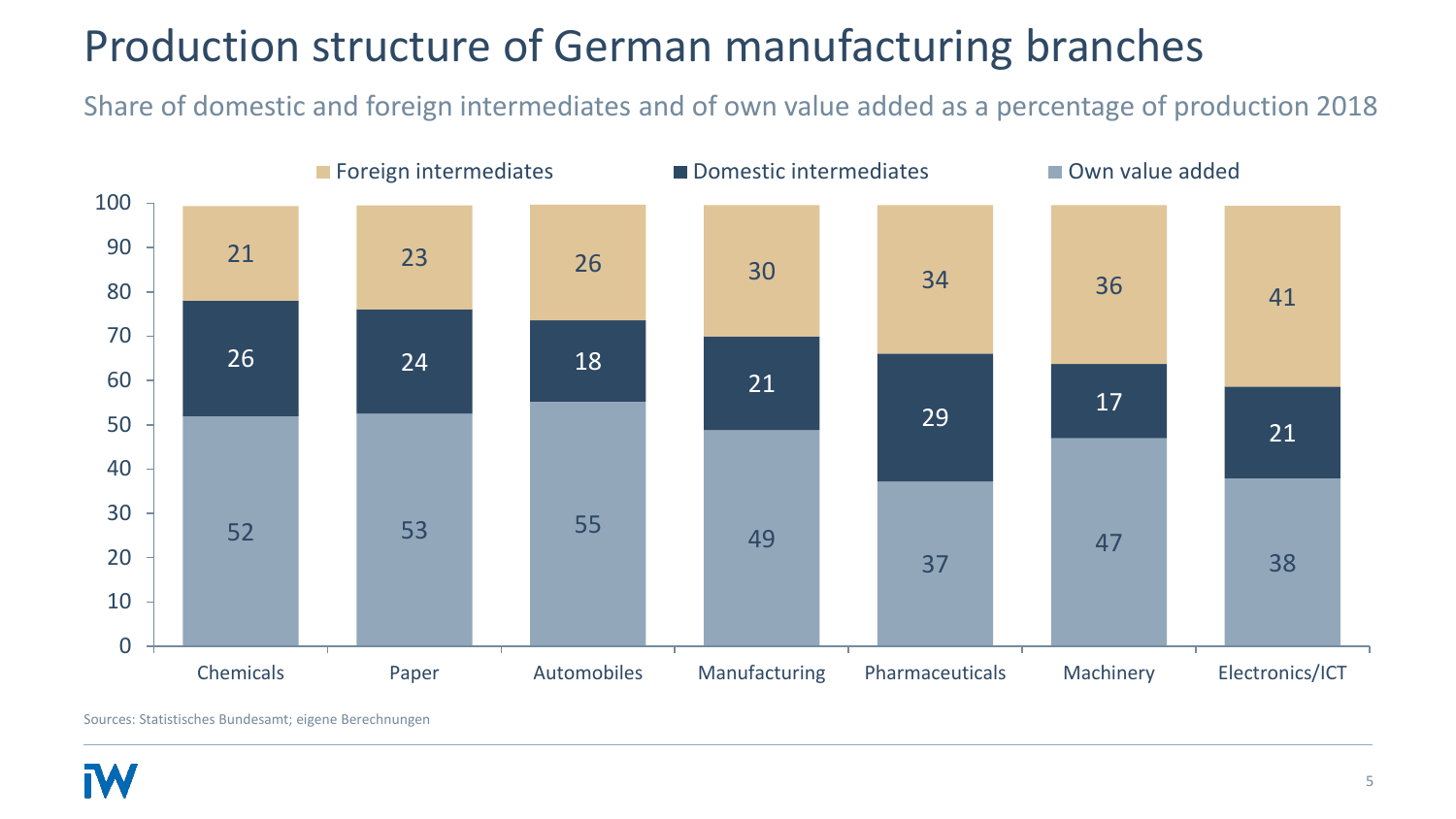#### Corona Pandemic as a manufacturing and service shock

Price and seasonal adjusted gross value added; index 4. quarter 2019 = 100



Sources: Statistisches Bundesamt; Institut der deutschen Wirtschaft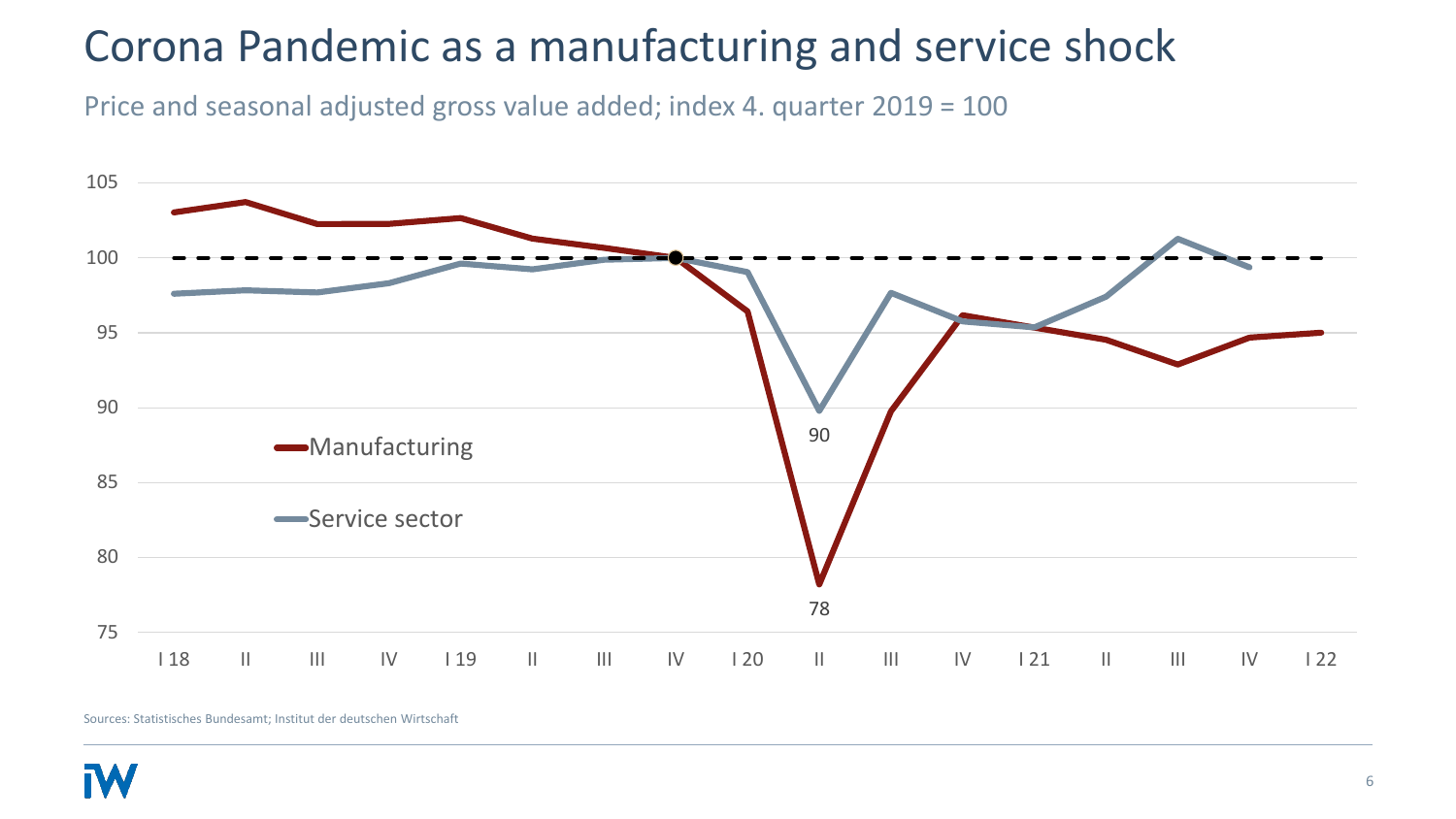#### Manufacturing and car production in Germany

Seasonal adjusted production, index 4. quarter 2019 = 100 and annual average 2018



Sources: Deutsche Bundesbank; Institut der deutschen Wirtschaft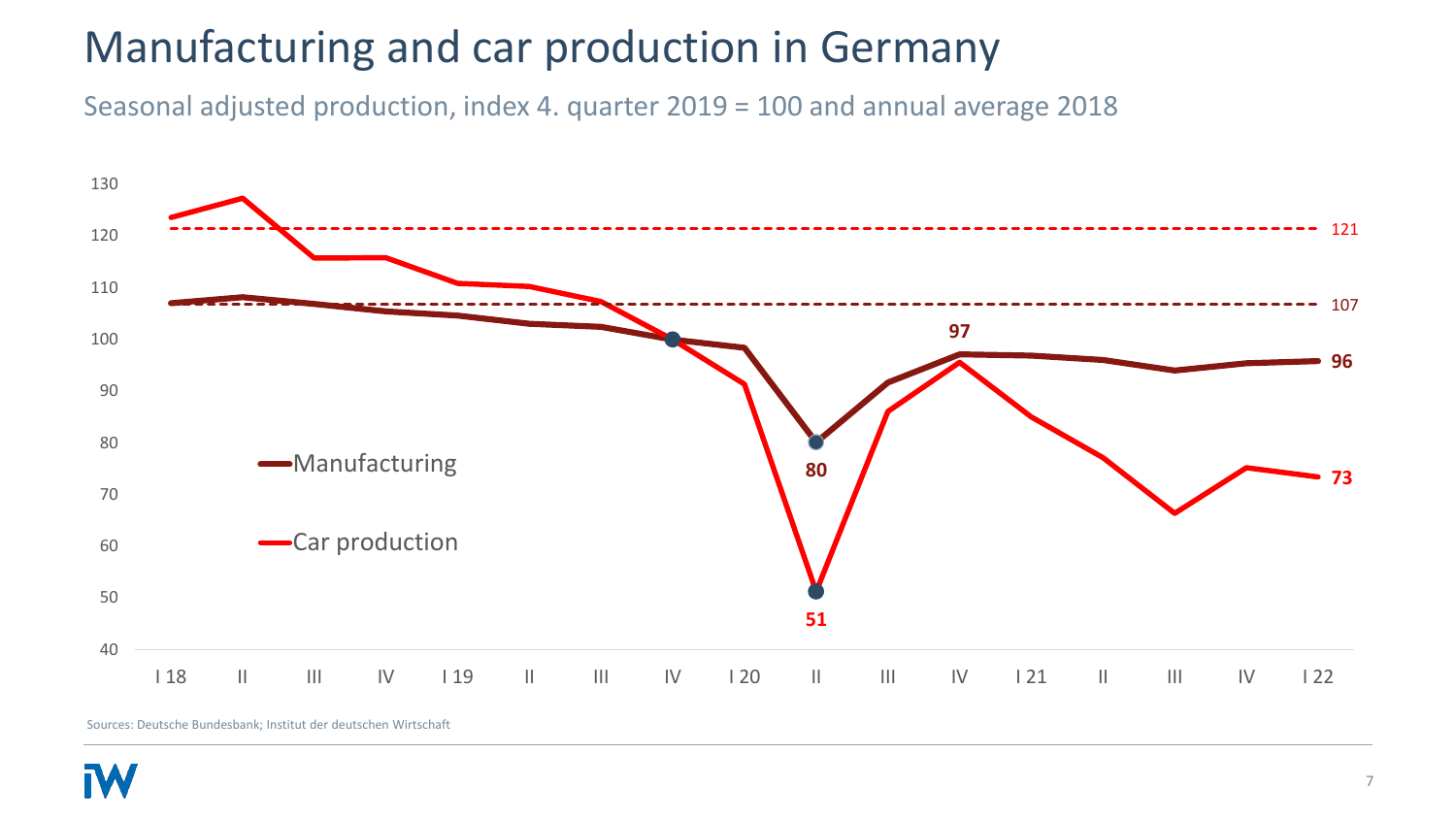#### Stagnation in other German manufacturing branches

Seasonal adjusted production, index 4. quarter 2019 = 100



Quellen: Deutsche Bundesbank; Institut der deutschen Wirtschaft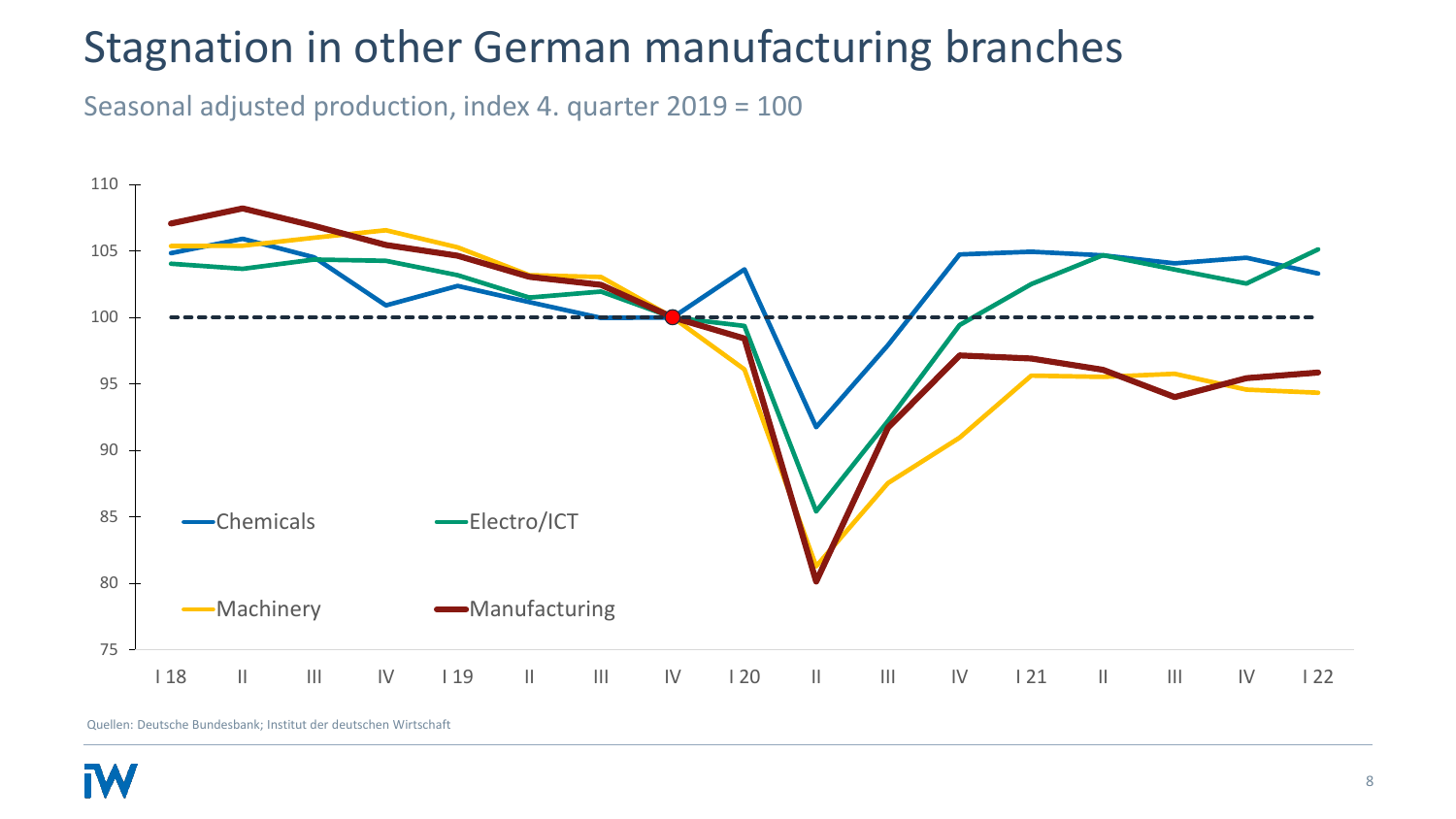# Decoupling of production from demand in manufacturing

Price and seasonal adjusted values, index: February 2020 = 100



Sources: Statistisches Bundesamt; Institut der deutschen Wirtschaft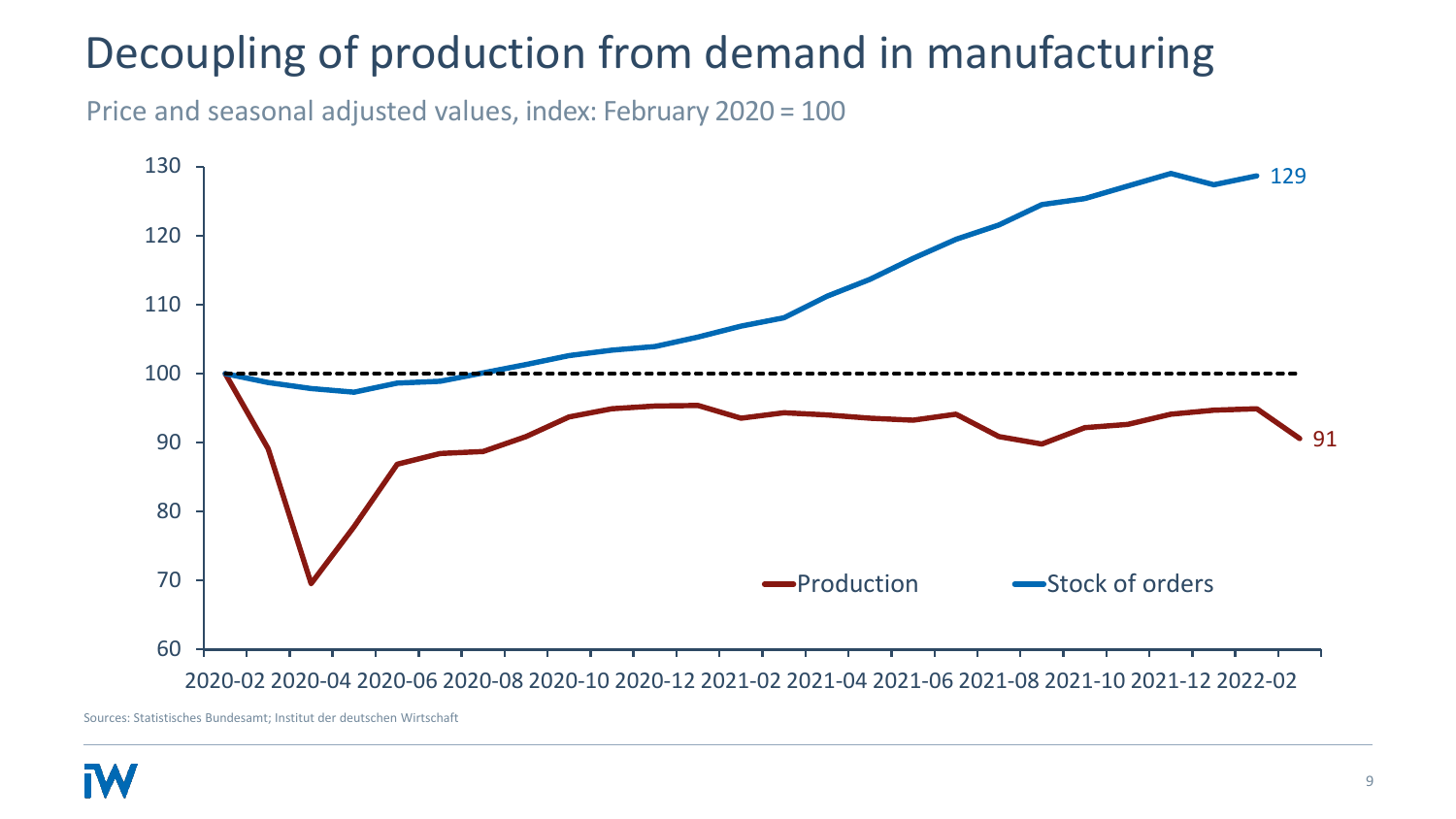#### Multiple disruptions of globale value added chains

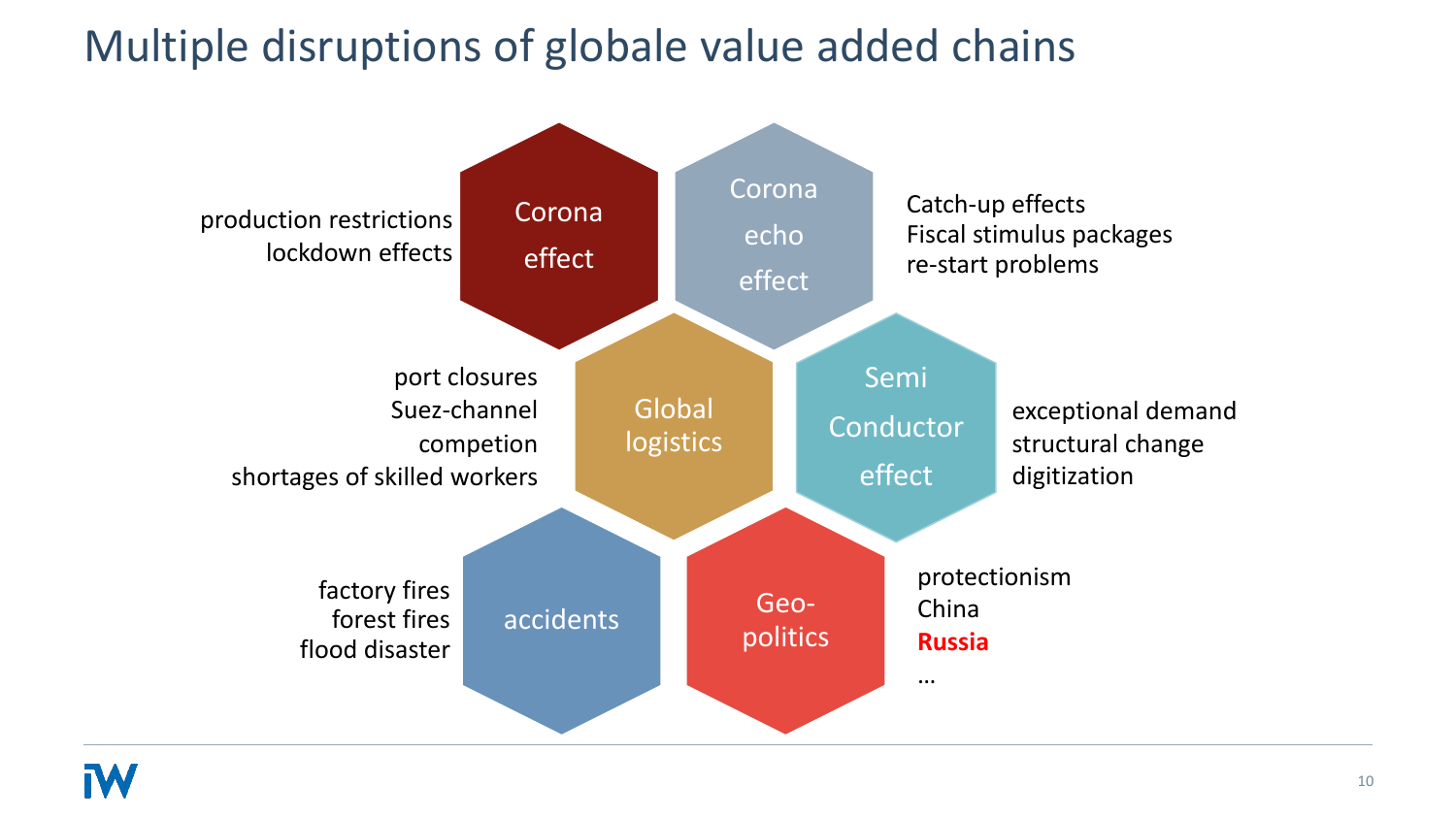#### Producer prices in Germany – in a historical context

Change against previous year in percent (2022: January to March)



Quelle: Statistisches Bundesamt; Institut der deutschen Wirtschaft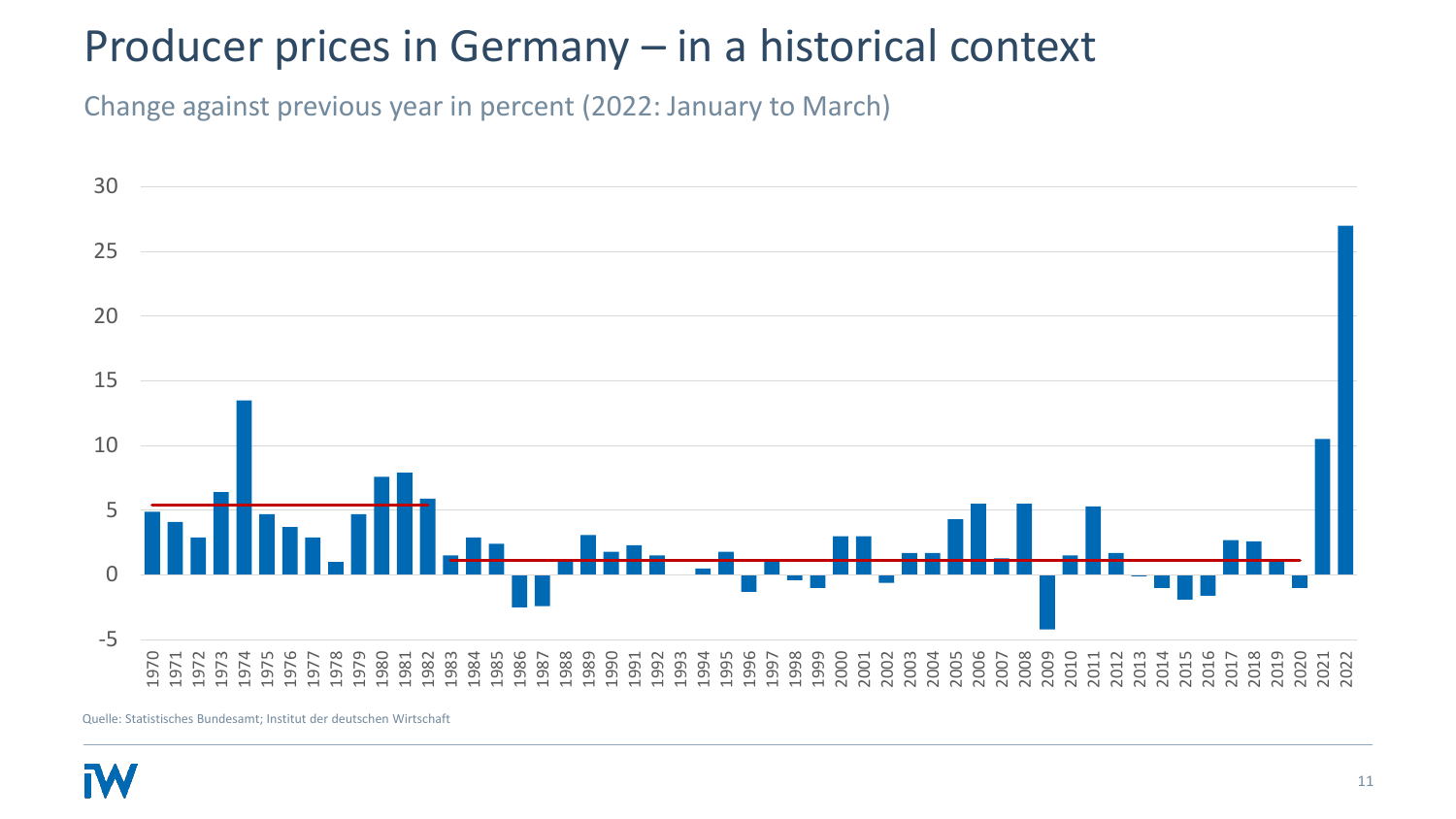#### Transmission mechanisms of the war in the Ukraine

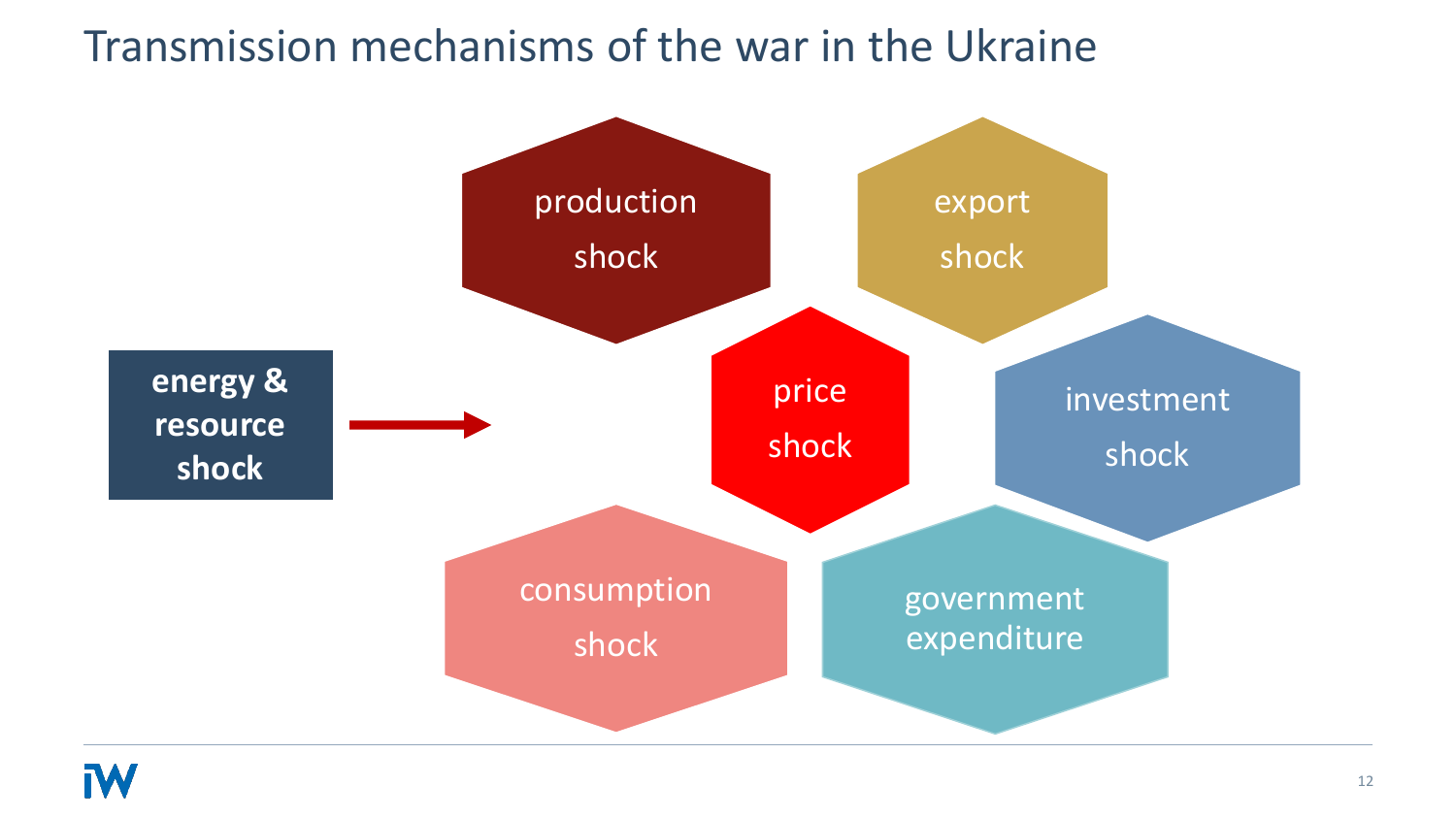### Burdens from the war in the Ukraine

Short-term burdens to a high and medium extent, in percent of surveyed companies



<sup>1)</sup> In Germany. 2) Russlia and Ukraine. Source: IW-Konjunkturumfrage Spring 2022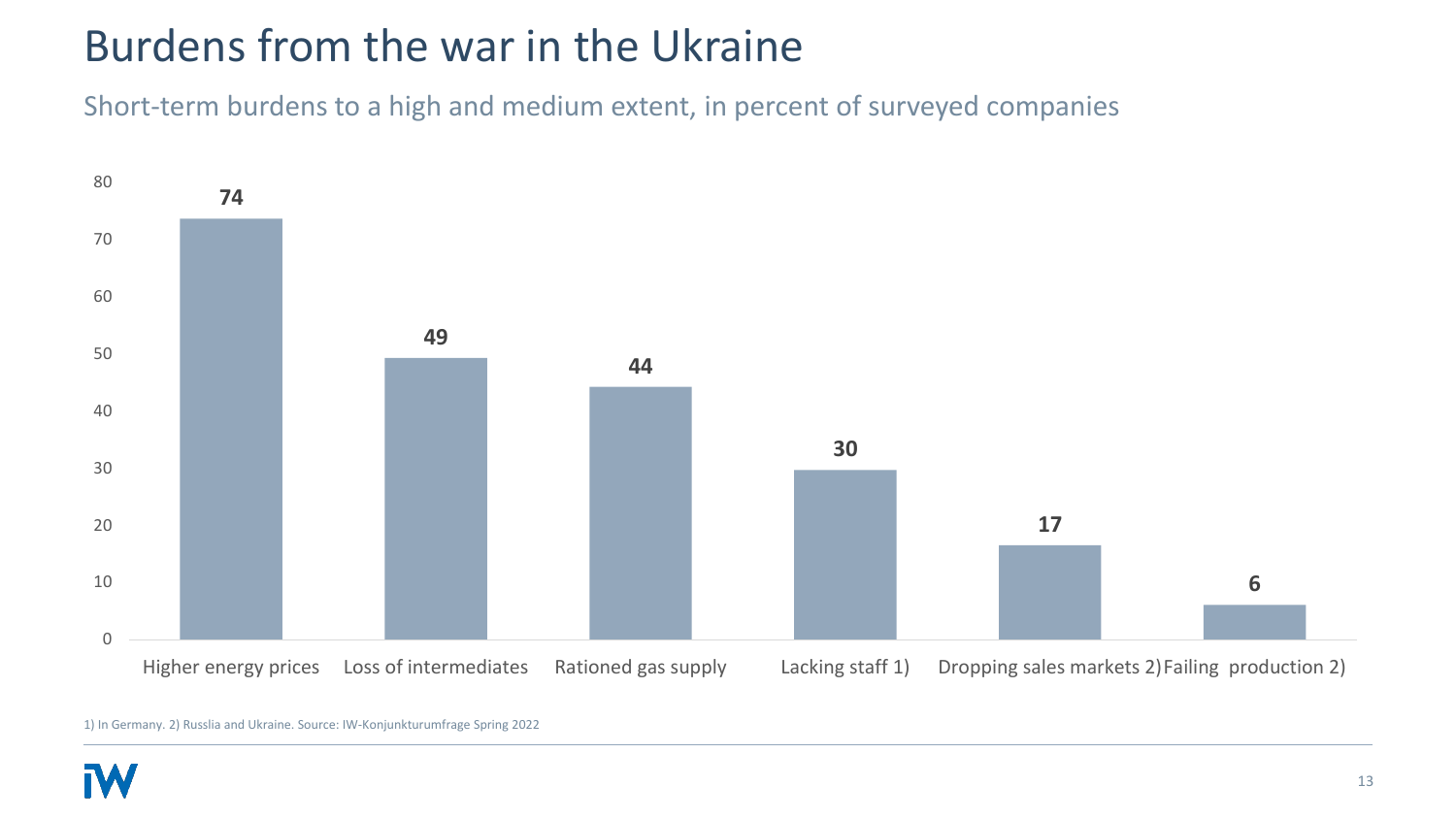# Short- and medium-term effects of the war in the Ukraine

Short- and medium-term burdens to a high and medium extent, in percent of surveyed companies



#### **Short-term effects Medium-term effects**



1) In Germany. 2) Russlia and Ukraine. Source: IW-Konjunkturumfrage Spring 2022

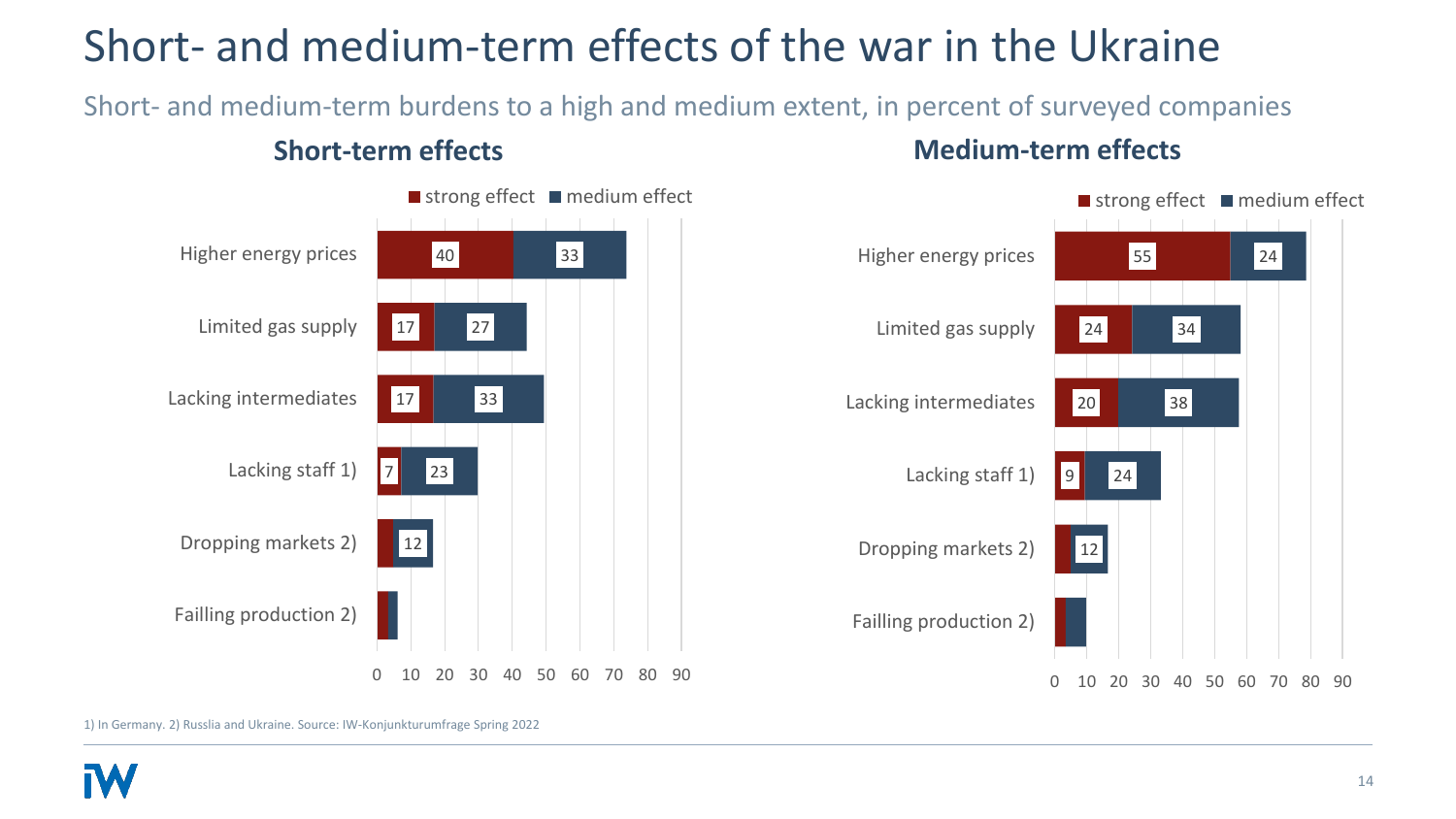# Long-term effects of the Corona pandemic – an orientation for the impact of the war in the Ukraine?

| <b>Positive</b>                    | <b>Negative</b>                                            |
|------------------------------------|------------------------------------------------------------|
| Openness to innovation             | Scarring effects: education, labour market,<br>investments |
| Push for digitization              | Protectionism / geopolitical tensions                      |
| Human capital promotion            | Structural unemployment                                    |
| Impulses for public infrastructure | De-globalization: knowledge transfer /<br>migration        |
| Stability of value-added chains    | Growing state influence / market criticism                 |
| Technological sovereignty          | <b>Market concentration</b>                                |
| <b>Risk diversification</b>        |                                                            |
| Start-up of new companies          |                                                            |

Source: Grömling, Michael, 2021, COVID-19 and the Growth Potential, in: Intereconomics, 56. Jg., Nr. 1, S. 45-49